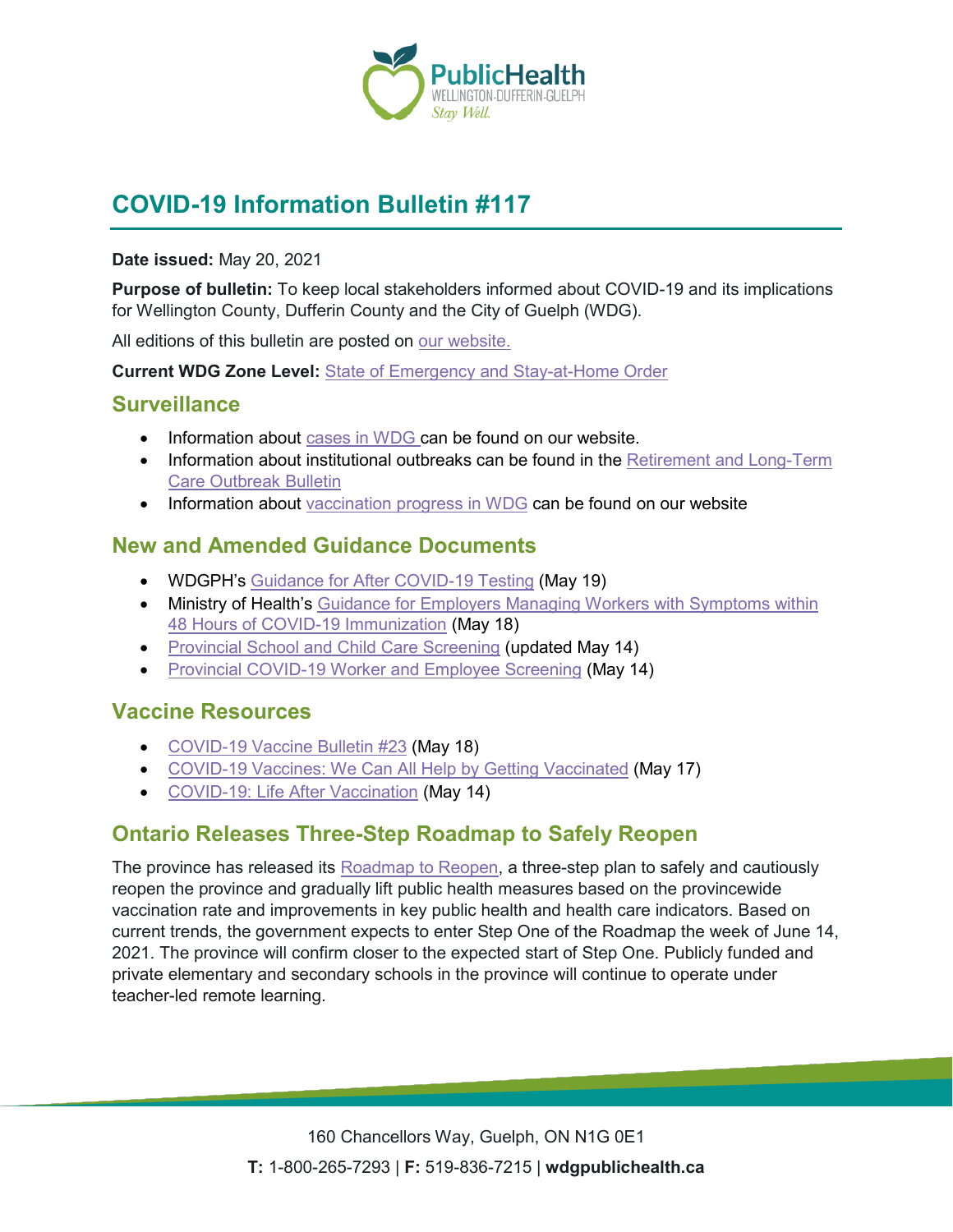

Effective May 22, Ontario will allow more outdoor recreational amenities to reopen, with restrictions in place. These amenities include but are not limited to golf courses and driving ranges, soccer and other sports fields, tennis and basketball courts, and skate parks. No outdoor sports or recreational classes are permitted. Outdoor limits for social gatherings and organized public events will be expanded to five people. For more information read the media [release](https://news.ontario.ca/en/release/1000161/ontario-releases-three-step-roadmap-to-safely-reopen-the-province) on the Government of Ontario website.

### **COVID-19 Guidance for Temporary Foreign Workers**

The Canadian Centre for Occupational Health and Safety (CCOHS) has developed an online course to help employers and temporary foreign workers in agricultural operations learn how to protect themselves and others from COVID-19 at work.

[Prevent the Spread of COVID-19: Guidance for Temporary Foreign Workers](https://www.ccohs.ca/products/courses/tfw-covid/) is available for free in English, French and Spanish, and provides information for workers on the factors that significantly contribute to the introduction and spread of COVID-19 in the workplace, the control measures to take to protect themselves while working, living and travelling to and from work, and what to do if they become sick with COVID-19.

### **COVID-19 Vaccination Clinic Supports**

WDG Public Health offers accessibility, accommodation and language supports at our vaccination clinics. To request accommodation, please call 1-800-265-7293 ext. 4020 or email [access@wdgpublichealth.ca](mailto:access@wdgpublichealth.ca?subject=Accessibility%2C%20accomodation%20or%20language%20support%20request%20for%20vaccination%20appointment) at least two business days before a scheduled appointment. WDG Public Health strives to meet all accommodation needs. For more information visit our [website.](https://www.wdgpublichealth.ca/your-health/covid-19-information-public/covid-19-vaccine-information/accessibility-accommodation-and)

#### **Announcements and Changes to Services**

- On May 19, [Health Canada](https://www.canada.ca/en/health-canada/news/2021/05/health-canada-authorizes-more-flexible-storage-conditions-for-pfizer-biontech-covid-19-vaccine.html) authorized a submission from Pfizer-BioNTech to allow its COVID-19 vaccine to be stored at regular refrigerated temperatures (2-8°C) at the point of use for up to one month.
- On May 18, the [Government of Ontario](https://news.ontario.ca/en/release/1000152/ontario-carrying-out-more-inspections-at-workplaces-in-hot-spot-regions) announced it is expanding inspections of manufacturing and food processing workplaces, warehouses and distribution centres in Ontario hot spots.
- On May 17, the [Government of Ontario](https://news.ontario.ca/en/release/1000143/covid-19-vaccine-booking-expanding-to-ontarians-18-ahead-of-schedule) announced it is extending booking eligibility at mass immunization clinics to individuals aged 18 and over.
- On May 15, the [Government of Ontario](https://news.ontario.ca/en/statement/1000140/ontario-donating-an-additional-2000-ventilators-to-support-covid-19-response-in-india) announced it is donating up to an additional 2,000 transport ventilators to India.
- On May 14, the [Government of Ontario](https://news.ontario.ca/en/release/1000128/ontario-providing-more-relief-for-tourism-industry) announced it is providing over \$1 million in financial relief to more than 300 resource-based tourism businesses operating at Ontario's provincial parks and conservation reserves.
- On May 14, the [Government of Ontario](https://news.ontario.ca/en/release/1000132/ontario-adding-2000-nurses-to-the-health-care-system) announced it is adding 2,000 nurses to the health care system and expanding support for clinical education programs in long-term care homes.